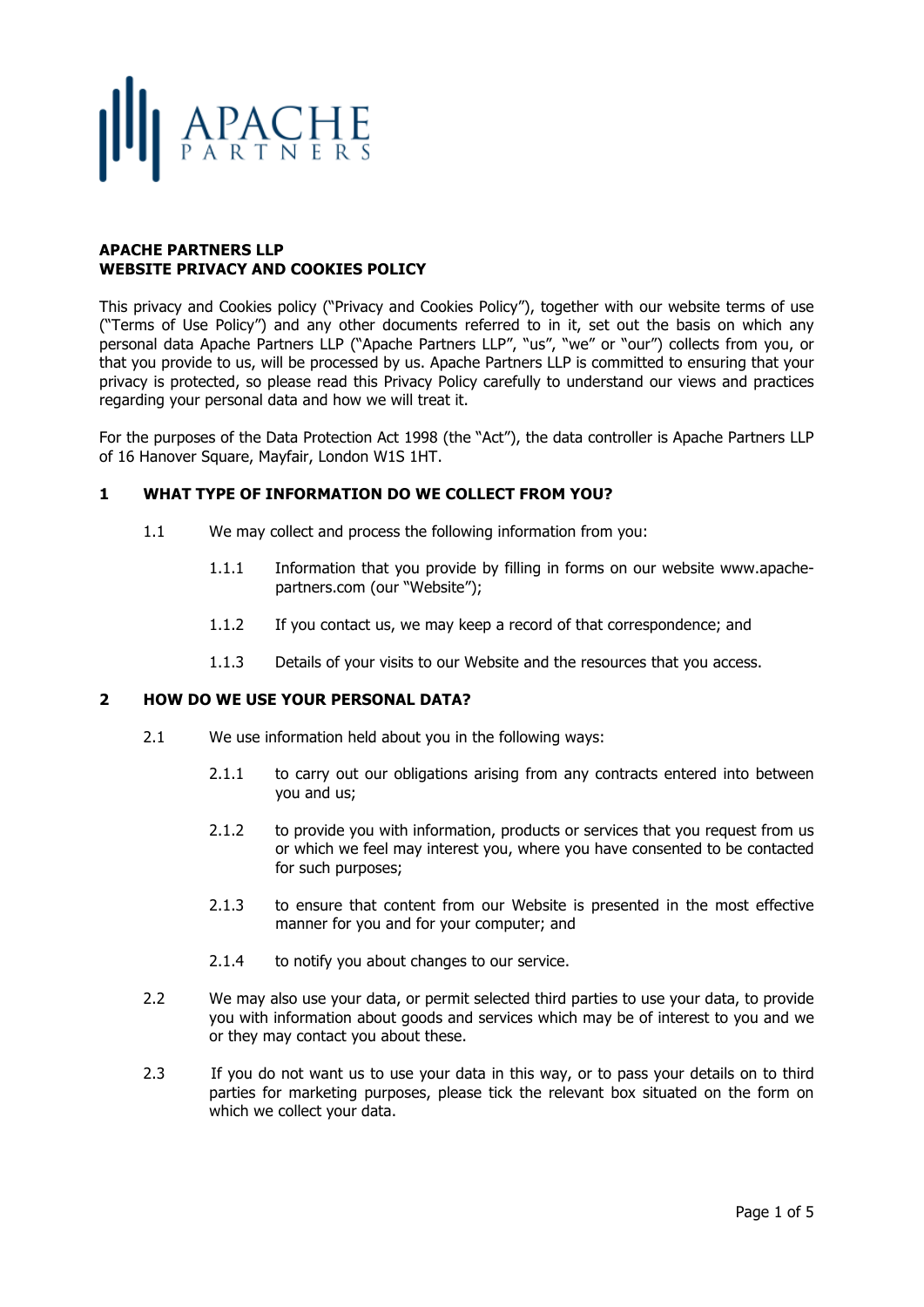

## **3 DISCLOSURE OF INFORMATION**

- 3.1 We may disclose your personal information to any member of our group, which means our subsidiaries, our ultimate holding company and its subsidiaries, as defined in section 1159 of the United Kingdom Companies Act 2006.
- 3.2 We may disclose your personal information to:
	- 3.2.1 our affiliates or professional advisers;
	- 3.2.2 persons or organisations who work on our behalf to provide a product or a service to you;
	- 3.2.3 companies which perform marketing services on our behalf or with whom we have joint marketing agreements;
	- 3.2.4 other companies who we believe may have products and services of interest to you.
- 3.3 We may also disclose your personal information to third parties if:
	- 3.3.1 we sell or buy any business assets, in which case we may disclose your personal data to the prospective seller or buyer of such business or assets;
	- 3.3.2 Apache Partners LLP or substantially all of its assets are acquired by a third party, in which case personal data held by us about our customers will be one of the transferred assets;
	- 3.3.3 we are under a duty to disclose or share your personal data in order to comply with any legal obligation, or in order to enforce or apply our terms of use and other agreements, or to protect the rights, property or safety of Apache Partners LLP, our customers or others, including exchanging information with other companies and organisations for the purposes of fraud protection and credit risk reduction. Apache Partners LLP's Data Protection No is Z3475023 or you can contact the ICO on www.ico.gov.uk.

#### **4 HOW WE PROTECT YOUR DATA**

4.1 The data that we collect from you may be transferred to and stored at a destination outside the European Economic Area ("EEA"). It may also be processed by staff operating outside the EEA who work for us or for one of our suppliers. Such staff may be engaged in, among other things, the fulfilment of contracts, the processing of details or the provision of support services. By submitting your personal data you agree to this transfer, storing or processing. We will take all steps reasonably necessary to ensure that your data is treated securely and in accordance with this Privacy and Cookies Policy.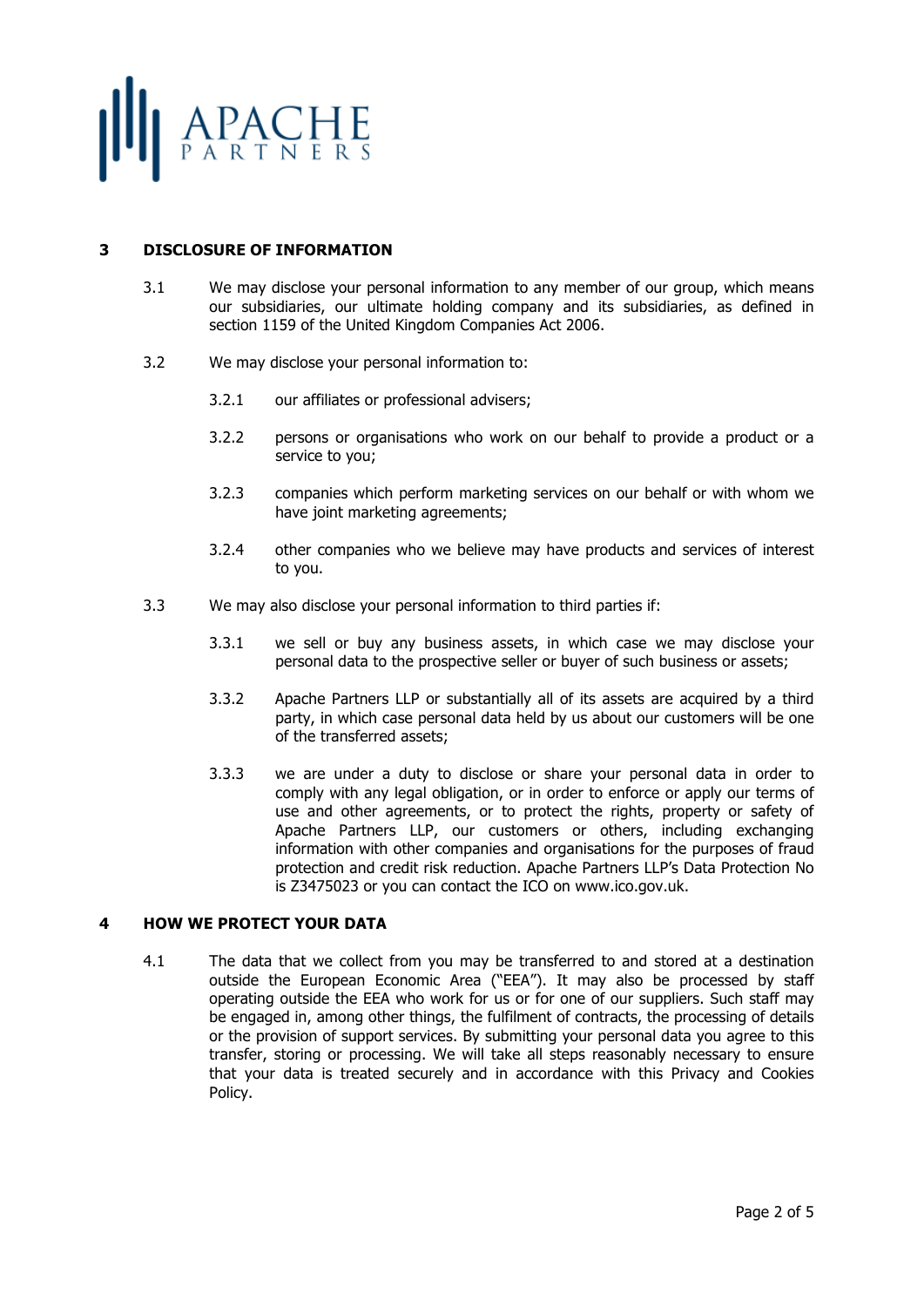

- 4.2 Unfortunately, the transmission of information via the internet is not completely secure. Although we will do our best to protect your personal data, we cannot guarantee the security of your data transmitted to our Website. Any transmission is at your own risk. Once we have received your information, we will use strict procedures and security features to try to prevent unauthorised access.
- 4.3 We take all reasonable care to ensure the security of the website and of your personal information from access by unauthorised persons and against unlawful processing, accidental loss, destruction and damage. We will not share your information other than as provided for in this Privacy and Cookies Policy or as required by law, court order or other government or law enforcement authorities.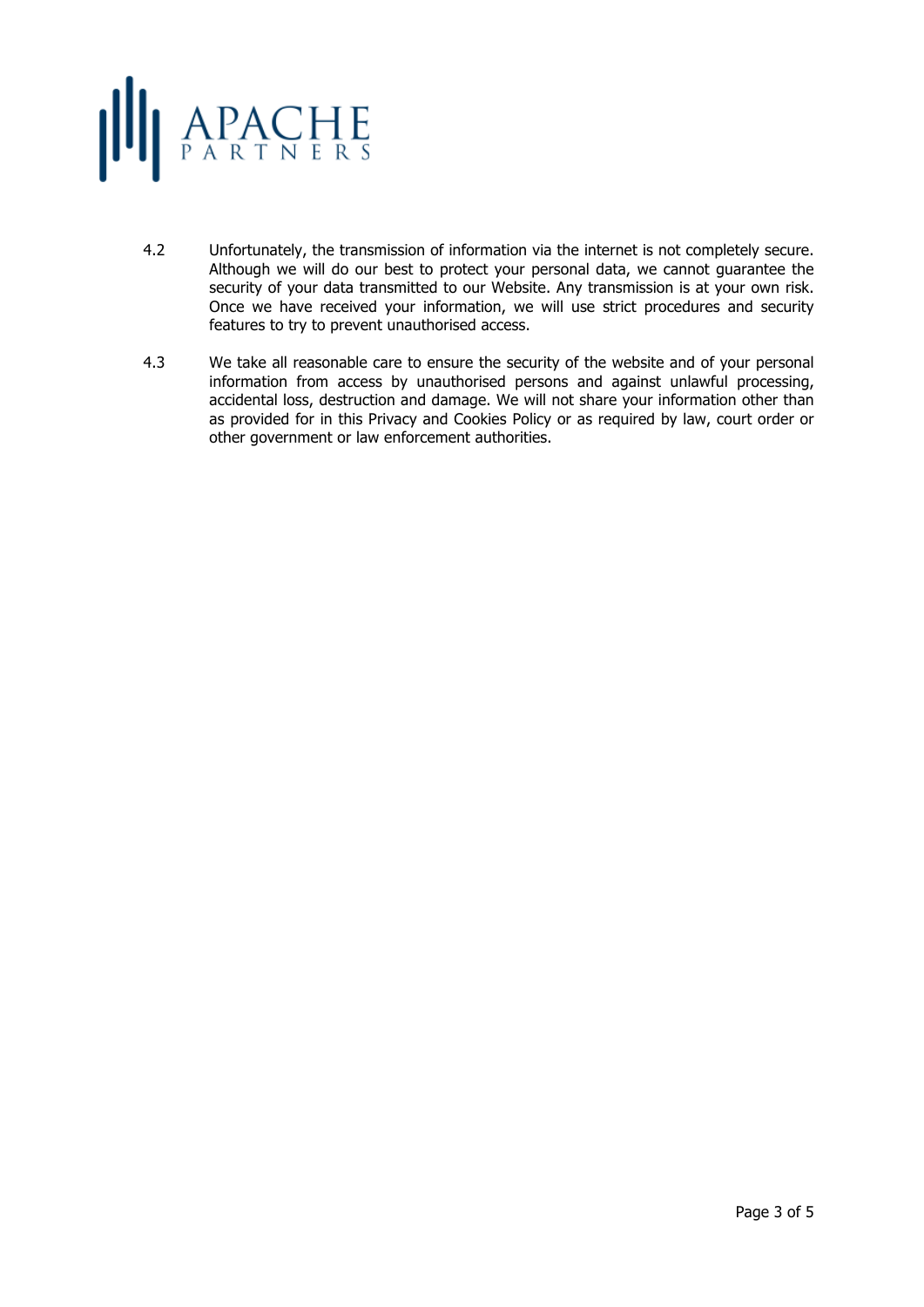

## **6 IP ADDRESSES AND COOKIES**

- 6.1 We may collect information about your computer, including where available your IP address, operating system and browser type, for system administration purposes.
- 6.2 Cookies contain information that is transferred to your computer's hard drive. Cookies allow a web application to tailor its operations to your needs, likes and dislikes by gathering and remembering information about your preferences.
- 6.3 This statistical data does not identify an individual. We only use this information:
	- 6.3.1 to gather information on IP addresses and pages visited;
	- 6.3.2 to analyse trends;
	- 6.3.3 to administer the website;
	- 6.3.4 to track users' movements on the website; and
	- 6.3.5 for purposes of statistical analysis.
- 6.4 You can choose to accept or decline cookies. Most web browsers automatically accept cookies, but you can usually modify your browser setting to decline cookies if you prefer. This may prevent you from taking full advantage of our Website. Unless you have adjusted your browser settings so that it will refuse cookies, our system will issue cookies when you log on to our Website.

## **7 LINKS TO OTHER WEBSITES**

- 7.1 This Privacy and Cookies Policy extends only to our Website and does not cover your use of, provision of data to and collection of data on any other website.
- 7.2 Our Website may from time to time contain links to and from other websites. If you follow a link to any of these websites please note that these websites have their own privacy policies and that we do not accept any responsibility or liability for these policies. You should always check these policies before you submit any personal data to these websites.

## **8 CHANGES TO THIS PRIVACY POLICY**

8.1 Our Privacy and Cookies Policy may be reviewed and enhanced from time to time. The up-to-date version of our Privacy Policy is always available by applying in writing to Apache Partners LLP, 16 Hanover Square, Mayfair, London W1S 1HT; or by emailing info@apache-partners.com. It may be necessary to contact you and obtain your consent regarding any significant changes to our Privacy Policy.